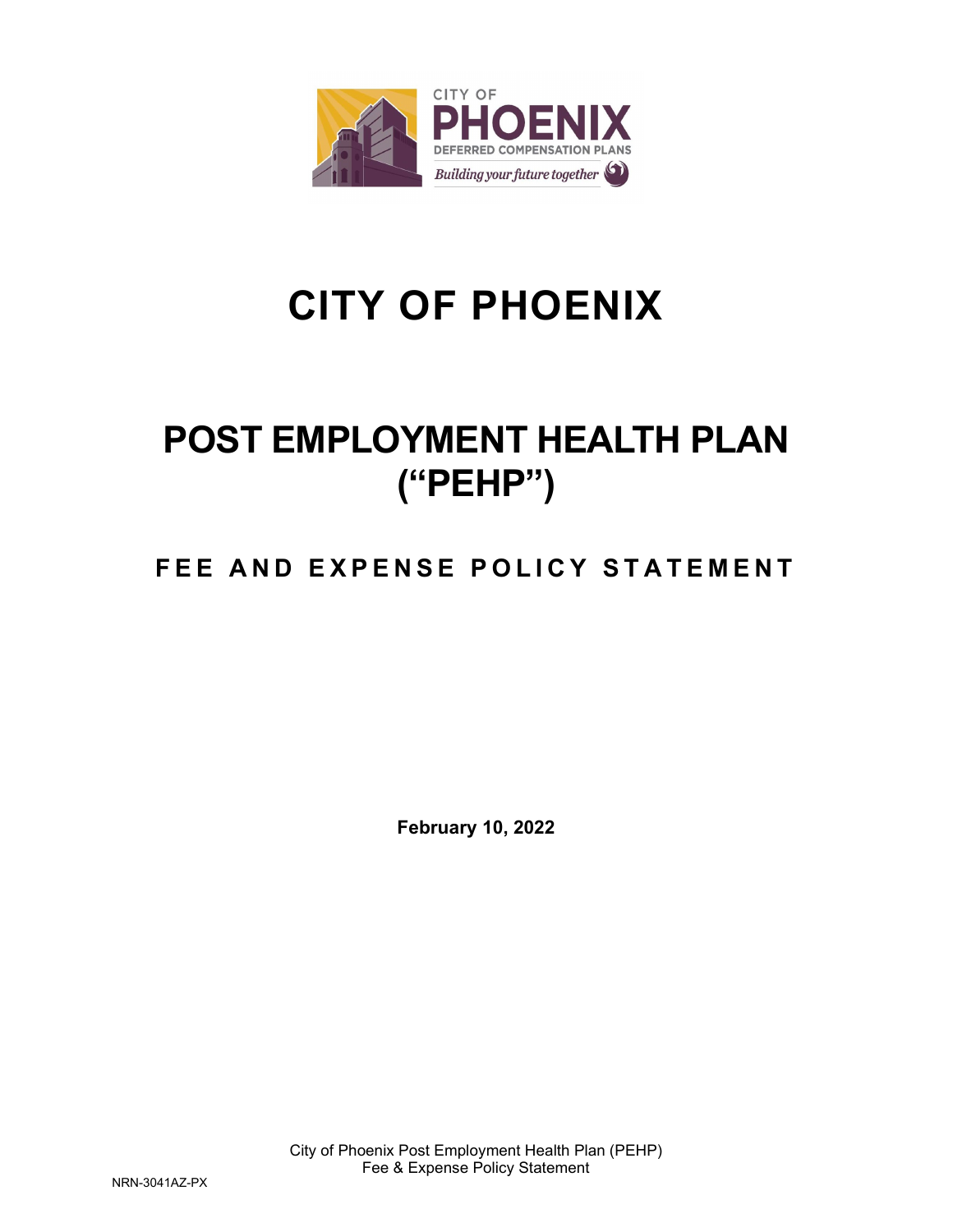#### **Introduction and Purpose**

The purpose of the Fee and Expense Policy Statement is to detail procedures for payment of Plan related expenses for the City of Phoenix's Post-Employment Health Plan ("PEHP"). This document is reviewed as needed by the PEHP Board hereinafter "Board" which serve as fiduciaries to the PEHP Plan.

#### **Participant Administrative Fees**

PEHP Fees are paid by all participants. Fees are \$6 annually plus 30 basis points (0.30%) on all account balances.

#### **Payment of Expenses**

All expenses incidental to the administration or protection of the Plan, and the management of the assets of the Plan, shall be paid by the annual fee and from the assets of the Plan by the Plan participants, unless the Employer chooses to pay such expenses directly.

Expenses may be paid or reimbursed from the Account only upon the review and approval by the Boards, or by such other appropriate fiduciary of the Plan.

#### **Qualified Expenses**

Qualified Expenses are the reasonable expenses of administering the Plan and Trust and in accordance with Code Section 501(c)(9) and other applicable laws which include without limitation, the following:

- (a) Ongoing Plan administrative expenses, such as custodial lockbox services, record keeping, legal, auditing, annual reporting, claims processing, insurance and similar administrative expenses;
- (b) Investment advisory, investment management, administrative investment or service fees and expenses;
- (c) Costs incurred in preparing, printing and distributing plan-related documents and other Participant communication materials;
- (d) Costs associated with benefit distributions and transactions;
- (e) Expenses to provide investment assistance and education to Participants; and
- (f) Costs for providing on-going education, including the costs of attending seminars and conferences, for members of the Board, fiduciaries and staff with respect to the Plan as necessary or appropriate to assist in the discharge of their responsibilities to the Plan.